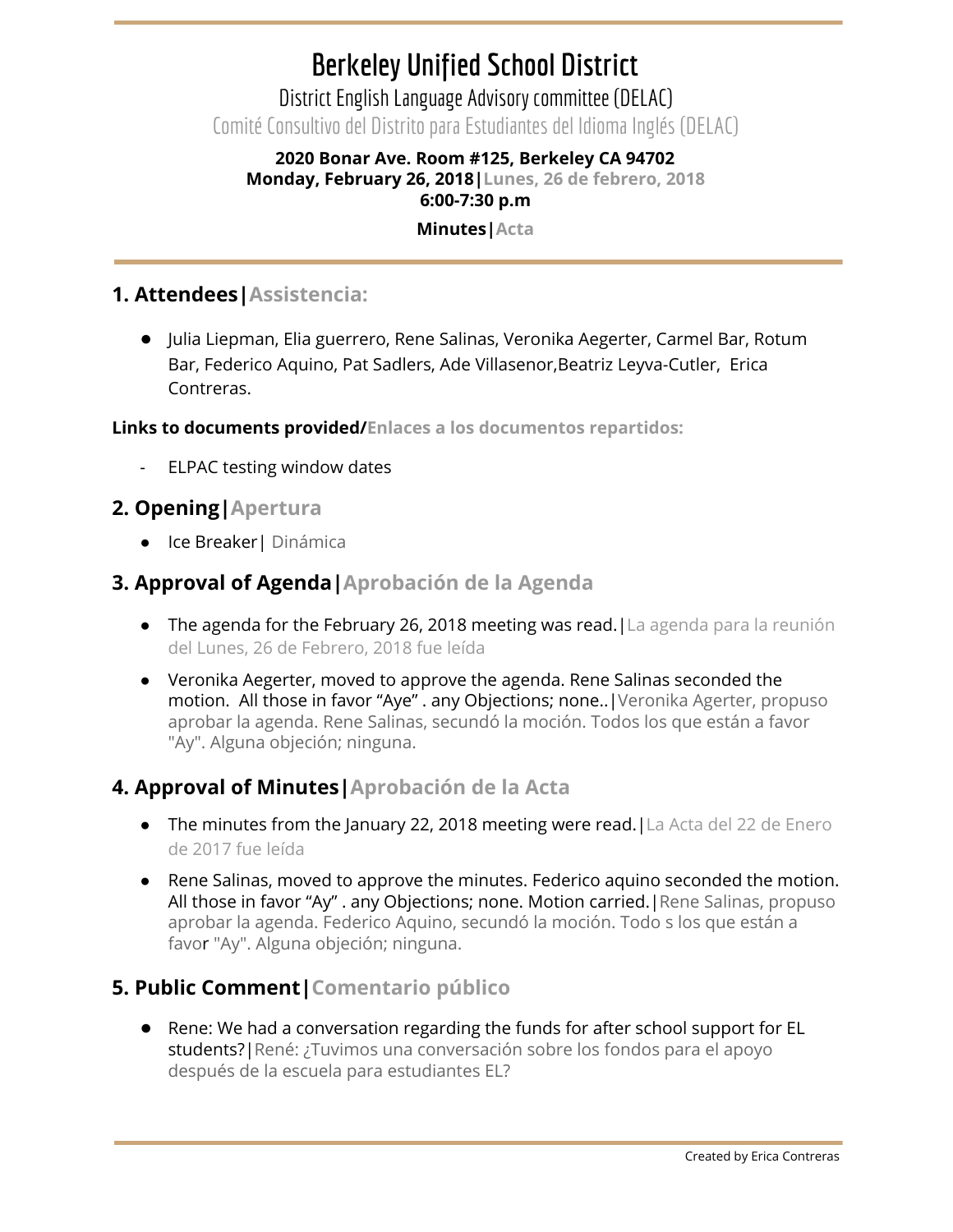- A: Pat: The principal at BAM just started using those fund. He submitted a proposal.|A: Pat: El director de BAM acaba de comenzar a usar esos fondos. Él presentó una propuesta.
- Julia: The last meeting we talked about drafting a letter to the California Department of Education based on the ELPAC test and the concerns regarding the cultural sensitivity about the test and other thing along that lines. The teacher at berkeley high began to draft the letter, but she's not here today. Do you want to continue that today or should we wait for next meeting? | Julia: La última reunión de la que hablamos fue redactar una carta al Departamento de Educación de California basada en el examen ELPAC y las inquietudes con respecto a la sensibilidad cultural sobre el examen y otras cuestiones en ese sentido. La profesora de Berkeley High comenzó a redactar la carta, pero hoy no está aquí. ¿Desea continuar eso hoy o deberíamos esperar a la próxima reunión?
	- Beatriz:I think it important to know the time is, who we are trying to address the letter to,will it be going to the board of education.| Beatriz: Creo que es importante saber que es el momento, a quién estamos tratando de dirigir la carta, se va a ir al consejo de educación.
	- Julia: I will look at the minutes and maybe type a first draft of the letter and bring it into the next meeting. I will reach out to the BHS teacher that started the letter.| Julia: Veré los minutos y tal vez escriba un primer borrador de la carta y tráigalo a la próxima reunión. Me comunicaré con el maestro de BHS que comenzó la carta.
	- Pat: There is an person at the department of education that I think you guys should send the letter to. I will provide her contact information.| Pat: Hay una persona en el departamento de educación a la que creo que ustedes deberían enviar la carta. Les Proporcionaré su información de contacto.
- **CABE(California Association for Bilingual Educators) 2018! MARCH 28-31, SACRAMENTO, CA|CABE (Asociación de California para Educadores Bilingües) 2018! 28-31 DE MARZO, SACRAMENTO, CA**
	- **○** Dolores Huerta will be a guest speaker.|Dolores Huerta será una oradora invitada.
	- **○** Beatriz: Families will meet other parents from different districts.|Beatriz: las familias se encontrarán con otros padres de diferentes distritos.
	- Laura: who decides who goes?|Laura: ¿quién decide quién va?
	- Pat: We have to see how many people want to go. Its open to all parents but priority will be given to DELAC reps|Pat: Tenemos que ver cuántas personas quieren ir. Está abierto a todos los padres, pero se dará prioridad a los representantes de DELAC

# **6. ELAC Check-In|Chequeo de ELAC**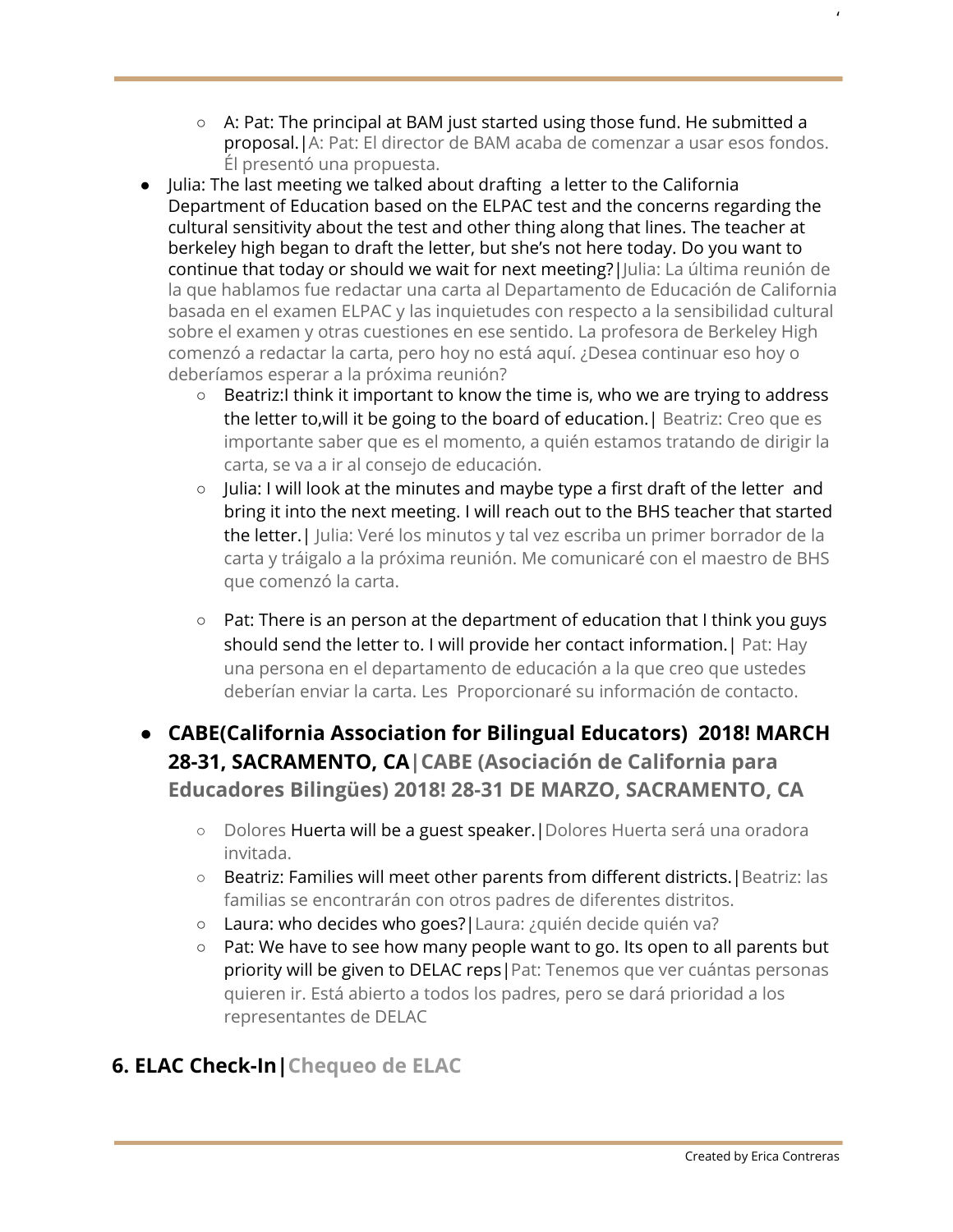- Julia: I meet with ELD teachers once per month, there I share what we do at the DELAC and they share what they are doing at their ELAC meetings. There is conversation and communication between district and parents at the DELAC here and also what is happening at the sites. | Julia: Me reúno con maestros de ELD una vez al mes, allí comparto lo que hacemos en el DELAC y comparten lo que están haciendo en sus reuniones de ELAC. Hay conversación y comunicación entre el distrito y los padres en DELAC aquí y también lo que está sucediendo en los sitios.
- Check in: Share the best thing that has happened at your ELAC this year?| Chequeo:comparte lo mejor que ha sucedido en tu ELAC este año?
	- Julia: some concern from the teachers are that is hard for them to get parent to show up. What's working what is not working.|Julia: alguna preocupación de los maestros es que es difícil para ellos que los padres aparezcan. Lo que funciona es lo que no funciona.
	- Rene: INcorporating storytelling in The meeting to create a bond among the parents. Also parents are getting involved in the English classes|René: INcorporando historias en la reunión para crear un vínculo entre los padres. También los padres se están involucrando en las clases de inglés
	- Veronika: Invited Guest speakers and explained the abbreviation, but I believe that's something that should be done at the beginning of the year.| Veronika: Invitó a oradores invitados y explicó la abreviatura, pero creo que es algo que debería hacerse a principios de año.
	- Julia: At the beginning or first ELAC meeting was there a calendar with topics for each meeting? I'm thinking with ELD teachers im going to be working to create a list of topics to be passed out at the beginning of the year and you can see the long term plan.|Julia: ¿Al principio o en la primera reunión de ELAC había un calendario con temas para cada reunión? Estoy pensando que con los maestros de ELD voy a trabajar para crear una lista de temas que se distribuirán a principios de año y se puede ver el plan a largo plazo.
- Do you guys do activities or is it mainly talking? Maybe if we can incorporate activities or share something from their culture in each meeting maybe they will want to come to the meetings. A cooking project (tostones). Have presentations made for the meetings.|¿Ustedes hacen actividades o está hablando principalmente? Tal vez si podemos incorporar actividades o compartir algo de su cultura en cada reunión, tal vez quieran venir a las reuniones. Un proyecto de cocina (tostones). Haga presentaciones para las reuniones.
- Beatriz: Do they have access to the agenda and the minutes or are they posted on the website?|Beatriz: ¿Tienen acceso a la agenda y a las actas o están publicadas en el sitio web?
	- Julia: yes! The agendas and the minutes are posted online.|Julia: ¡sí! Las agendas y las minutas se publican en línea.
- Coordinating the meeting a;long with the PTA because they have childcare.| Coordinando la reunión con la PTA porque tienen guardería.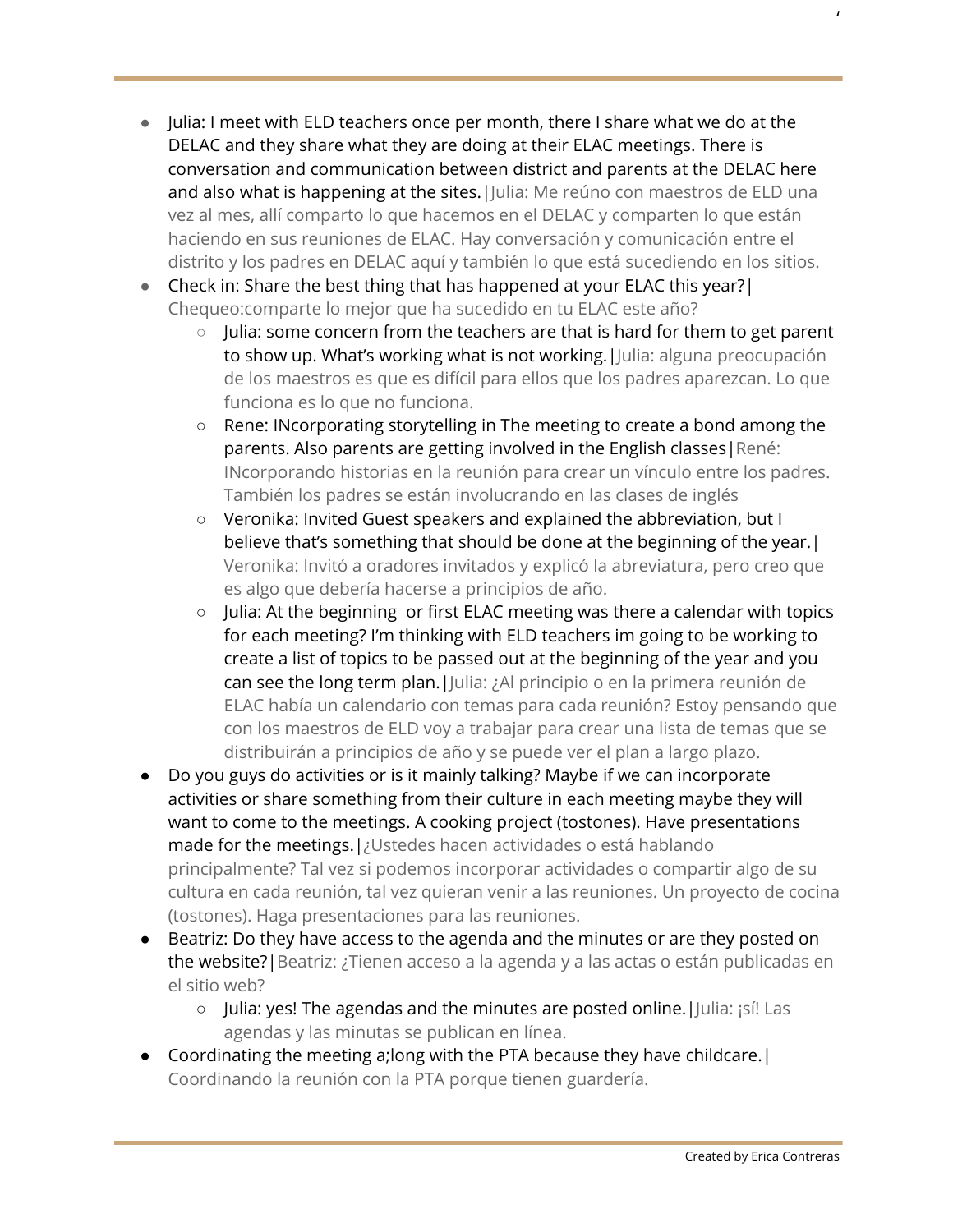- Laura: I have encouraged the administrator to do targeted outreach with people they have a relationship with, while I do the more broad outreach.If we can get our principal on board on knowing how to talk to families about these events so they can encourage them, that goes a long way.|Laura: He alentado al administrador para que haga un alcance focalizado con las personas con quienes tienen una relación, mientras hago un alcance más amplio. Si podemos hacer que nuestros directores se comprometa a saber cómo hablar con las familias sobre estos eventos para que puedan alentarlos. Eso nos ayudará a la larga
- Julia: At the end of the year do you guys do any celebrations for parents that participate?|Julia: ¿Al final del año ustedes hacen alguna celebración para los padres que participan?
	- Usually have potlucks at the end of the year|Usualmente tenemos un convivio al final del año
- Organizing special lunches and potlucks. We are trying to encourage families to go to school events. | Organizar convivios y almuerzos especiales. Estamos tratando de alentar a las familias a ir a eventos escolares.
- Beatriz: The ELACs are usually the parents that organize the 5 de Mayo, The Christmas events, hispanic heritage month. These type of events are a great opportunity for parents to outreach. Malcolm X has a lot of parents that participate in the English classes. I'm wondering if we can do a 4 week course for ESL parents to participate to help them support their EL student. | Beatriz: Los ELACs suelen ser los padres que organizan el 5 de Mayo, los eventos de Navidad, el mes de la herencia hispana. Este tipo de eventos son una gran oportunidad para que los padres lleguen. Malcolm X tiene muchos padres que participan en las clases de inglés. Me pregunto si podemos hacer un curso de 4 semanas para que los padres de ESL participen para ayudarlos a apoyar a su estudiante EL.

#### **What's Working|Lo que funciona (+)**

- 1. Constant participation|Participación constante
- 2. Parent involvement in other classes: ESL|Participación de los padres en otras clases: ESL
- 3. Creating Bond between families|Creando relaciones entre familias
- 4. Flyers|Bolantes
- 5. Guest speaker| Orador invitado
- 6. Broad and targeted Outreach|Alcance amplio y dirigido
- 7. Principal participation|Participación del director
- 8. Potluck at the end of the year | comida al fin de año

#### **Need to Work on|Necesita trabajar en (-)**

- 1. Work on incentives|Trabajar en incentivos
- 2. Language barrier | Barrera del idioma
- 3. Providing information at beginning of the year|Proporcionar información al comienzo del año
- 4. Topics of the meetings | Temas de las reuniones
- 5. Add activities| Agregar actividades
- 6. Include projects|Incluir proyectos
- 7. Coordinating meetings with PTA/SGC| Coordinar reuniones con PTA / SGC
- 8. Make parents feel welcome | Hacer que los padres se sientan bienvenidos
- 9. Recruiting during events like 5 de Mayo etc|Reclutamiento durante eventos como 5 de Mayo, etc.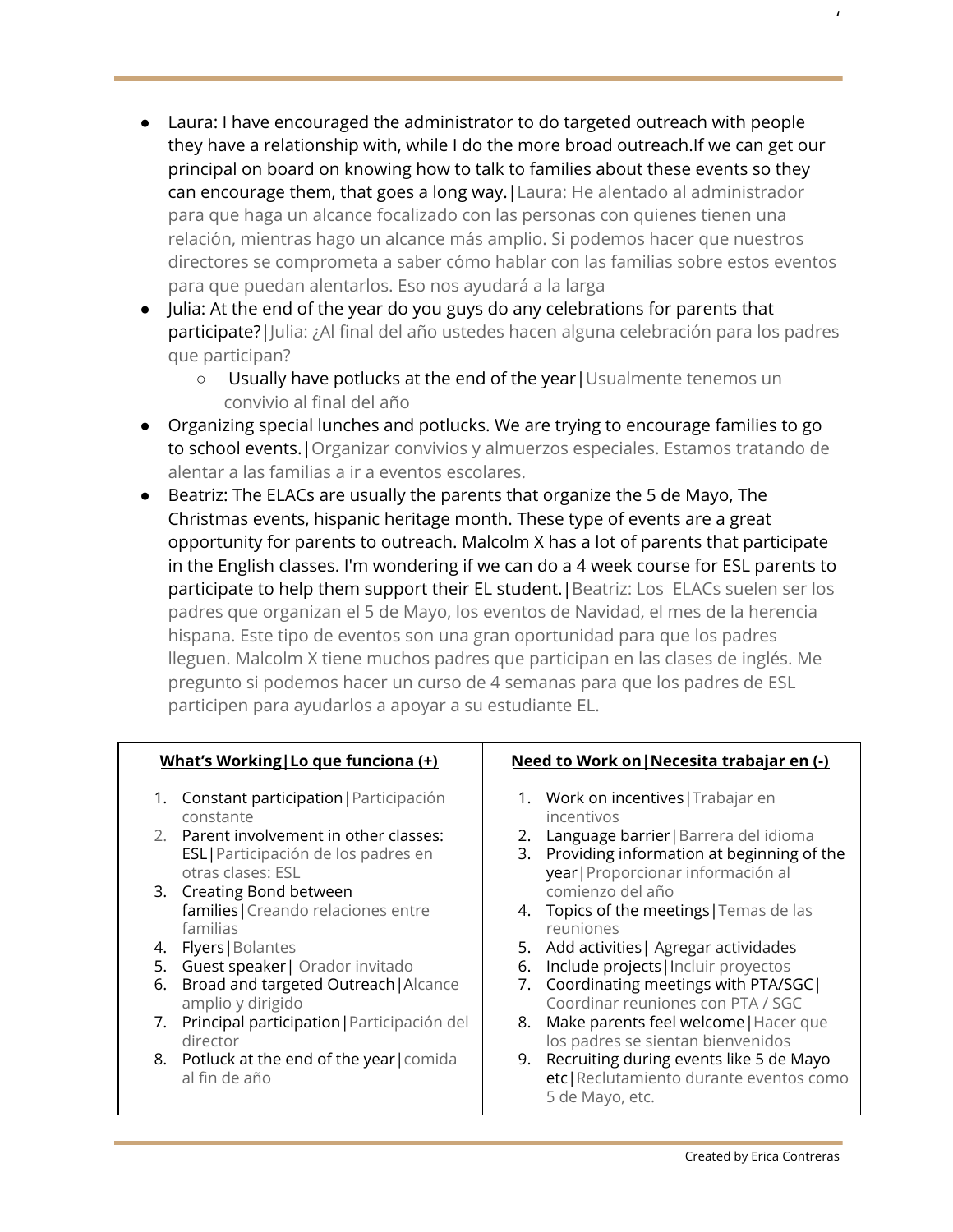|  | 10. 6 week course to help parents be<br>involved/ participate/ (Parent<br>University) Curso de 6 semanas para<br>ayudar a los padres a participar/ o<br>involucrarse (Universidad de padres) |
|--|----------------------------------------------------------------------------------------------------------------------------------------------------------------------------------------------|
|--|----------------------------------------------------------------------------------------------------------------------------------------------------------------------------------------------|

### **7. Math| Matemática**

- Julia: last meeting we talked about math parents interest in learning more about math, I asked the math TSA(Teacher on Special Assignment) for elementary and middle school math to come come and talk at our next DELAC meeting on March 19th and they agreed , but I wanted to do some preparation before that we can see what your interest are and get ready for that math meeting so that it can be useful to what you guys want and need. | Julia: la última reunión hablamos sobre el interés de los padres matemáticos en aprender más sobre matemáticas. Le pedí a la TSA de matemáticas (matemáticas) que vengan a hablar en nuestra próxima reunión del DELAC el 19 de marzo y estuvieron de acuerdo. pero quería hacer algo de preparación antes de que podamos ver cuál es su interés y prepararnos para esa reunión de matemática para que pueda ser útil para lo que ustedes quieren y necesitan.
- In a posted write down as many thing as you think off, how we use math and use it in a daily basis?|En una publicación, anota todas las cosas que piensas, ¿cómo usamos las matemáticas y las usamos a diario?

| 1. Recipes              | 1. Recetas                 |
|-------------------------|----------------------------|
| Telling time<br>2.      | 2. Decir la hora           |
| Planning trip<br>3.     | 3. Planificar un viaje     |
| Statistics<br>4.        | 4. Estadística             |
| 5.<br>Data              | 5. Datos                   |
| Budget<br>6.            | 6. Presupuesto             |
| Pocket money<br>7.      | 7. Dinero de bolsillo      |
| Homework<br>8.          | 8. Tareas                  |
| 9. Groceries            | 9. Comida/Mandado          |
| 10. Bills               | 10. Facturas               |
| 11. Savings             | 11. Ahorros                |
| 12. Eating out          | 12. Comer fuera            |
| 13. Shopping            | 13. Compras                |
| 14. Calculating age     | 14. Calculando edaded      |
| 15. Calculating %'s     | 15. Calculando% 'shomework |
| 16. Tax deduction       | 16. Deducción de impuestos |
| 17. Checking account    | 17. Cuenta de cheques      |
| 18. Money               | 18. Dinero                 |
| 19. Sharing (fractions) | 19. Compartir (fracciones) |
| 20. Time management     | 20. Gestión del tiempo     |
| 21. Driving             | 21. Conducir               |
| 22. Waking up           | 22. Despertandor/Alarma    |
| 23. Conversion          | 23. Conversión             |
| 24. Tests               | 24. Pruebas                |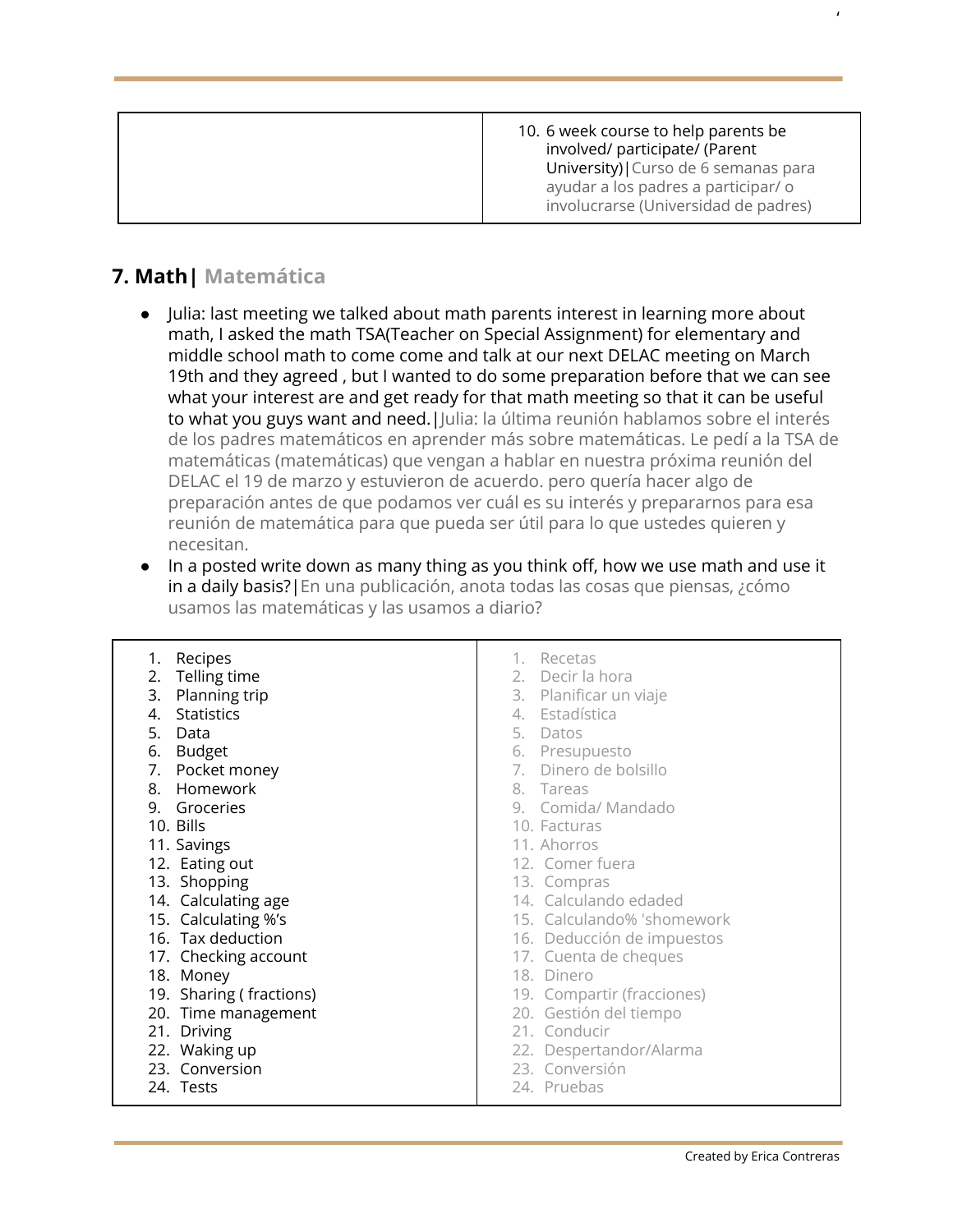| 25. Registers<br>26. Gardening<br>27. Construction<br>28. Party planning<br>29. Decoration<br>30. Measurements | 25. Registros<br>26. Jardinería<br>27. Construcción<br>28. Planificación de fiestas<br>29. Decoración<br>30. Mediciones |
|----------------------------------------------------------------------------------------------------------------|-------------------------------------------------------------------------------------------------------------------------|
|                                                                                                                |                                                                                                                         |

- Pink Sheet Activity: You have \$100 where would you spend your money? | Actividad de hoja rosa: ¿Tiene \$ 100 en dónde gastaría su dinero?
	- Homework, common core.| Tarea, Estándares estatales comunes

### **8. Q & A| P & R**

- Ade: Is there is handout that tells the parents the levels students should be based on grade. My aunt from nevada has a flyer that shows her of what level the student should be in.|Ade: ¿Hay un folleto que le dice a los padres los niveles en que los estudiantes deberían basarse en el grado? Mi tía de Nevada tiene un volante que le muestra en qué nivel debe estar el estudiante.
	- A: The report cards should have that information on the back section.|R: Las calificaciones deben tener esa información en la parte de atrás.
- Laura: how is the timeline looking for the math workshop for parents?|Laura: ¿cómo vamos en con e tiempo para el taller de padres sobre matemáticas?
	- It's next month in march, they are coming to the next meeting on the 19th and they are going to share with the DELAC reps and then the DELAC reps will go share with their ELAC. | Es el próximo mes en marzo, ellos llegarán a la próxima reunión el día 19 y compartirán con los representantes de DELAC y luego los representantes de DELAC compartirán con sus ELAC.
- Laura:I was asking about a workshop for all parents o a series that can be done by zone?|Laura: ¿Estaba preguntando sobre un taller para todos los padres o una serie que se puede hacer por zona?
	- Julia: That's something I can bring up with the TSAs and see how they orchestrated with the tech department. I like your Idea. | Julia: Eso es algo que puedo mencionar con los TSA y ver cómo se orquestaron con el departamento de tecnología. Me gusta tu idea.
	- Beatriz: Lets do one for this year before june and lets do good planning for next year. | Beatriz: hagámoslo para este año antes de junio y planifiquemos para el próximo año.
	- Ade: We should plan a date for April because by May is to late in the year. I know at LeConte the parents are asking about the math support. | Ade: Deberíamos planear una fecha para abril porque para mayo es a finales de año. Sé que en LeConte los padres están preguntando sobre el soporte matemático.
- How many TSAs are coming to the meeting?|¿Cuántas TSA legaran a la reunión?
	- There's only 2 Tsa one for elementary and one for middle school, high school doesn't have one. I'm going to meet with them before the next meeting to go over the pink paper. Solo hay 2 TSA uno para primaria y otro para